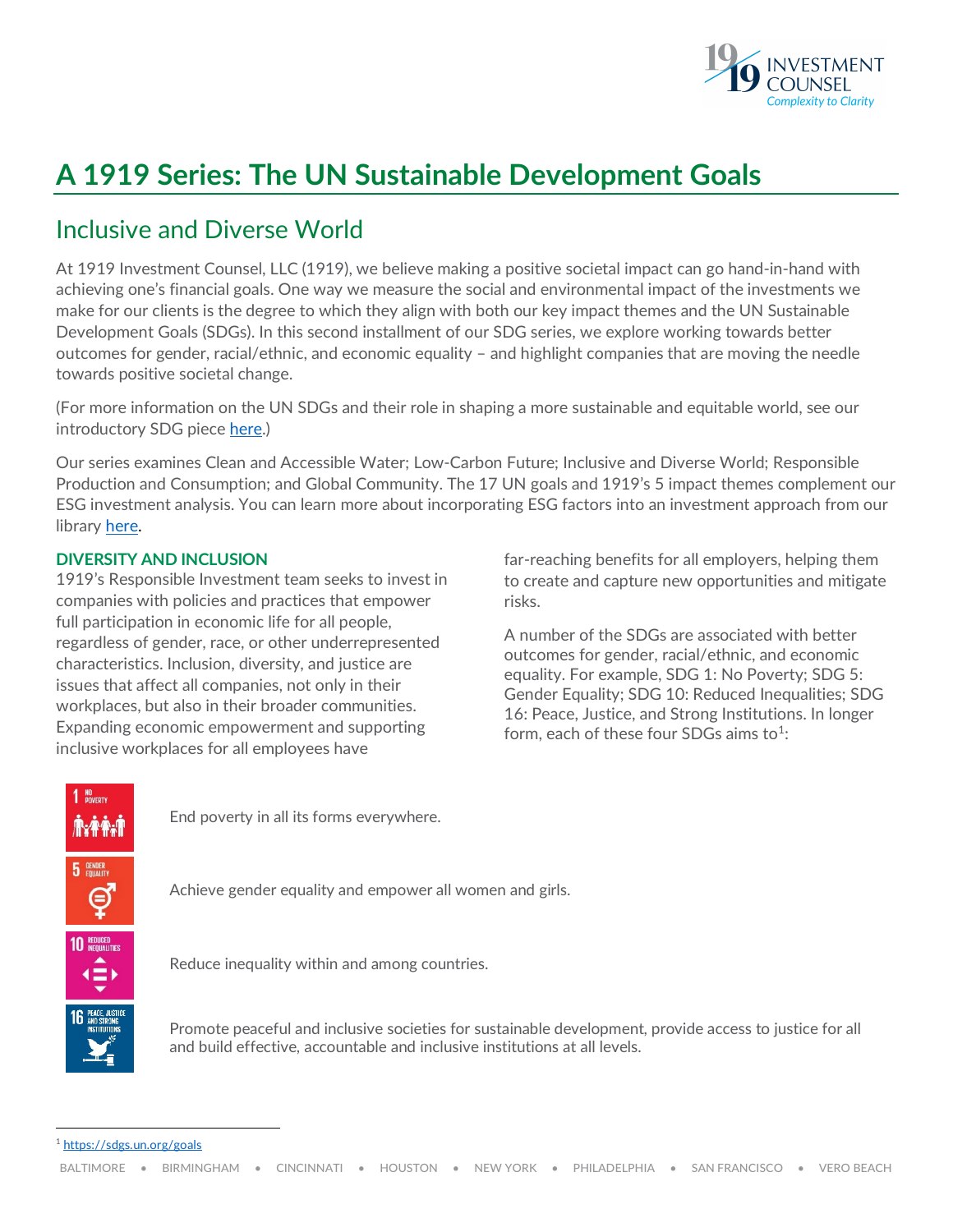Each goal, while ambitious, is underpinned by many actionable targets, which can be found [here.](https://unstats.un.org/sdgs/indicators/Global%20Indicator%20Framework%20after%202021%20refinement_Eng.pdf) Despite the impact of the COVID-19 pandemic, a collection of private entities, public companies, national governments, and international organizations continue working to achieve these goals, which were developed in 2015. In June 2021, the UN shared these notes of progress:

SDG 1: [2](#page-1-0)

- The share of global workers living in extreme poverty fell from 14% in 2010 to 6.6% in 2019.
- Vast majority of the working poor are part of the gig, or informal, economy, which COVID-19 continues to severely impact.

SDG  $5:3$  $5:3$ 

- From 2000 to 2019, the share of women holding managerial positions increased by 3% to 28.3%.
- As of 2019, women account for nearly 39% of the global labor force.
- COVID-19 has disproportionally impacted women's participation in the workforce.

SDG 10: [4](#page-1-2)

- From 2014-2020, almost one in five people reported personally experiencing discrimination, on at least one category prohibited under international human rights law.
- Women are more likely to be victims of discrimination than men (data from 44 countries and territories).

SDG 16: [5](#page-1-3)

- Worldwide, 31.1% of legislators are 45 years of age or younger, an increase from 28.1% (2018).
- Male legislators continue to predominantly hold the leadership positions of Speaker or Committee Chair.

# **INVESTING IN ACTION**

Companies have an opportunity to build on this progress and help achieve the SDG targets through their operations, products or services, and interactions with stakeholders. Consider: How does a corporation create and support a diverse workforce? How does it address issues such as pay equity? How does it use its buying power, brand name recognition, or economic position to effectively support related topics of import to its stakeholders? Corporations can directly impact progress towards the SDG targets. For example:



*Promoting Inclusive Equality:* PayPal has taken strides to foster an inclusive and diverse workforce, reflect inclusion in its leadership, and build a workplace and community experience that supports people's shared experiences and celebrated differences. Highlights of PayPal's progress:

- 45% of PayPal's Board of Directors are women or people of underrepresented minority backgrounds.
- PayPal offers eight Employee Resource Groups for awareness- and community-building.
- Three consecutive years of achieving 100% global gender pay equity and 100% U.S. ethnic pay equity.
- PayPal has committed \$15 million to advancing racial equity through internal changes and programs, and by supporting its community partners.
- The company has been recognized as a Bloomberg Gender Equality Index member (2021) and Best Places to Work for LGBTQ Equality (2021).<sup>[6](#page-1-4)</sup>



*Technology for Equality*: Qualcomm helps empower marginalized women as entrepreneurs in local economies. Details on the effort:

- The Qualcomm® Wireless Reach™ program has partnered with Hapinoy in creating the Hapinoy Mobile Money Hub project in the Philippines.
- Hapinoy Mobile Money Hub equips participating mothers (in Tagalog, "Nanays") with mobile literacy training, access to capital via microfinancing, and new business opportunities using advanced wireless technologies. (Qualcomm contributed project funding and supplies wireless technology expertise.)
- The project empowers female micro-entrepreneurs to become Mobile Money Agents, allowing them to generate additional income by providing reliable payment services in their local neighborhoods[.7](#page-1-5)

<span id="page-1-0"></span><sup>&</sup>lt;sup>2</sup> <https://sdgs.un.org/goals/goal1> (Progress and Info)

<span id="page-1-1"></span><sup>3</sup> <https://sdgs.un.org/goals/goal5> (Progress and Info)

<span id="page-1-2"></span><sup>4</sup> <https://sdgs.un.org/goals/goal10> (Progress and Info)

<span id="page-1-3"></span><sup>5</sup> <https://sdgs.un.org/goals/goal16> (Progress and Info)

<span id="page-1-4"></span><sup>6</sup> PayPal information from public company materials.

<span id="page-1-5"></span><sup>7</sup> <http://www.businessfor2030.org/qualcomm>